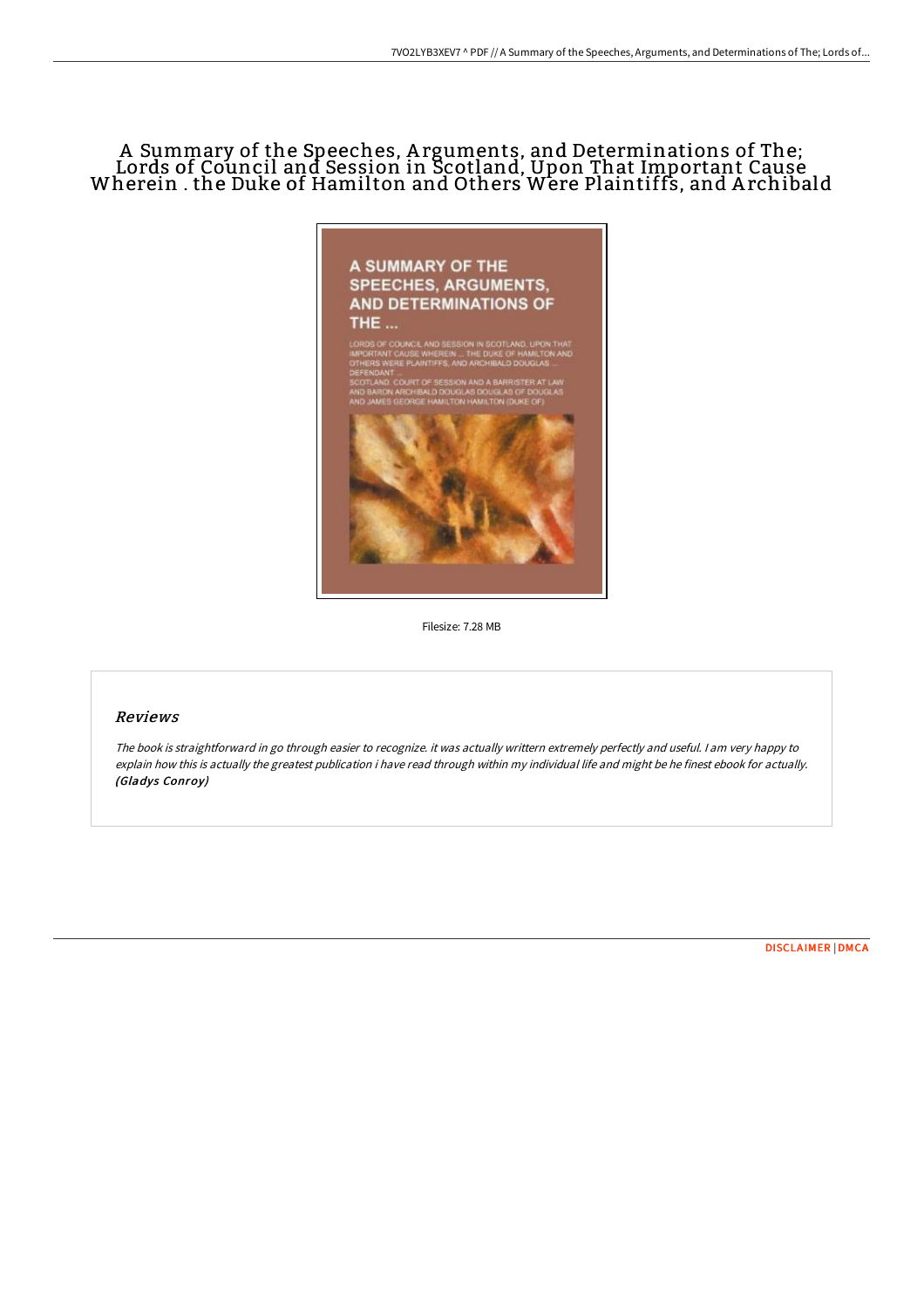### A SUMMARY OF THE SPEECHES, ARGUMENTS, AND DETERMINATIONS OF THE; LORDS OF COUNCIL AND SESSION IN SCOTLAND, UPON THAT IMPORTANT CAUSE WHEREIN . THE DUKE OF HAMILTON AND OTHERS WERE PLAINTIFFS, AND ARCHIBALD



To download A Summary of the Speeches, Arguments, and Determinations of The; Lords of Council and Session in Scotland, Upon That Important Cause Wherein. the Duke of Hamilton and Others Were Plaintiffs, and Archibald eBook, make sure you access the web link listed below and download the ebook or gain access to additional information which might be relevant to A SUMMARY OF THE SPEECHES, ARGUMENTS, AND DETERMINATIONS OF THE; LORDS OF COUNCIL AND SESSION IN SCOTLAND, UPON THAT IMPORTANT CAUSE WHEREIN . THE DUKE OF HAMILTON AND OTHERS WERE PLAINTIFFS, AND ARCHIBALD ebook.

Rarebooksclub.com, United States, 2012. Paperback. Book Condition: New. 246 x 189 mm. Language: English . Brand New Book \*\*\*\*\* Print on Demand \*\*\*\*\*.This historic book may have numerous typos and missing text. Purchasers can download a free scanned copy of the original book (without typos) from the publisher. Not indexed. Not illustrated. 1767 Excerpt: .understanding and feelings of the heart of man, that this story has no truth in it. It far exceeds probability; it is, even improbable to the last last degree; so much so that it is impossible these things could have happened upon the supposition of a true fcirth. Lady Jane had slaid a whole month at Rheims, though it is now in proof that Paris was the real place of destination. Would it not then have been much more proper to have gone straight to Paris? None of the witnesses at Rheims mention the least of any complaint made by her, that there was no good assistance likely to be got there; and there is not the least evidence of the story told, both ky Lady Jane and Mrs Hewit, concerning the advice given her by an unknown lady, to leave Rheims n account of the unlkilfulness of the practitioners. Mr Andrieux never gave her any such advice; for it appears, that she never took her even to be pregnant. However, if they left Rheims to go to Paris for the best assistance, it was natural and proper for them surely to have taken the very first advice there; at least, it is not to be expected that Sir John would have taken so inferior a men as La Marre was. 1 itill demand the reason of their leaving their maids at Rheims. They give me a reason which I prove to be false. After this,...

 $\mathbf{m}$ Read A Summary of the Speeches, Arguments, and [Determinations](http://albedo.media/a-summary-of-the-speeches-arguments-and-determin.html) of The; Lords of Council and Session in Scotland, Upon That Important Cause Wherein . the Duke of Hamilton and Others Were Plaintiffs, and Archibald Online B Download PDF A Summary of the Speeches, Arguments, and [Determinations](http://albedo.media/a-summary-of-the-speeches-arguments-and-determin.html) of The; Lords of Council and Session in Scotland, Upon That Important Cause Wherein . the Duke of Hamilton and Others Were Plaintiffs, and Archibald